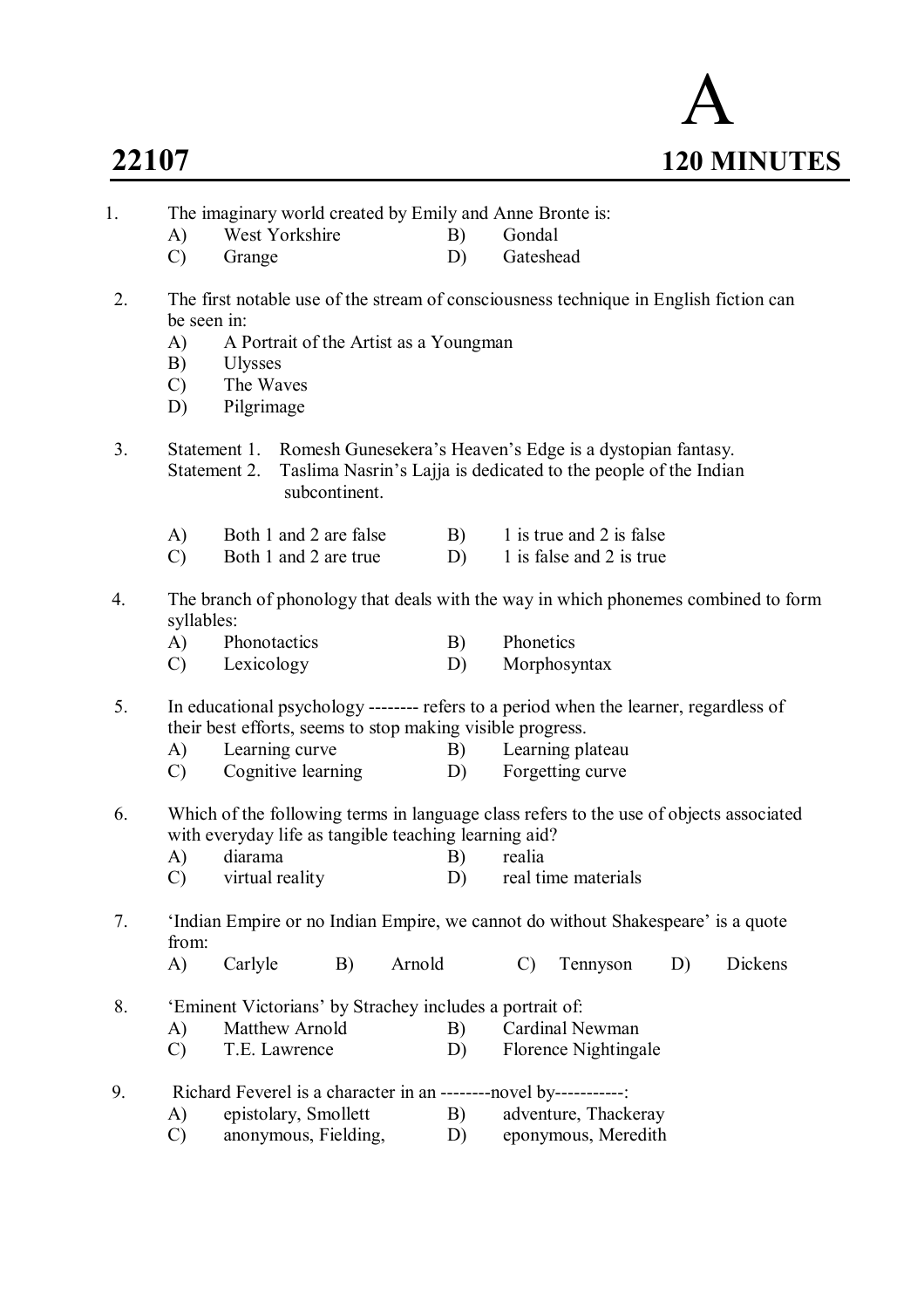| 10  | A)<br>$\mathcal{C}$             | 'The Ballad of Reading Gaol' is a poetical work by:<br>Kingsley Amis<br>Oscar Wilde                                                                                                                   | B)<br>D)                        | <b>Andrew Motion</b><br>Leigh Hunt                                                                           |
|-----|---------------------------------|-------------------------------------------------------------------------------------------------------------------------------------------------------------------------------------------------------|---------------------------------|--------------------------------------------------------------------------------------------------------------|
| 11. | A)<br>B)<br>$\mathcal{C}$<br>D) | Woolf's essay on Conrad was published on the occasion of:<br>The publication of Lord Jim<br>Conrad's naturalization as British citizen<br>Conrad's death<br>Conrad's commemoration on 'Writer's Walk' |                                 |                                                                                                              |
| 12. | A)<br>$\mathcal{C}$ )           | The Brangwens are characters in ---------by---------<br>A Girl in Winter, Larkin B) Kidnapped, Stevenson<br>The Rainbow, Lawrence D) Saturday, McEwan                                                 |                                 |                                                                                                              |
| 13. | A)<br>B)<br>$\mathcal{C}$<br>D) | <i>Eyeless in Gaza is ---------by---------</i> .<br>a collection of essays, Sashi Tharoor<br>a travelogue, Amitav Ghosh<br>anthology of poems, Benjamin Zephaniah<br>novel, Aldous Huxley             |                                 |                                                                                                              |
| 14. | A)<br>$\mathcal{C}$             | <b>Belfast</b><br>the Aran islands                                                                                                                                                                    | B)<br>D)                        | Synge travelled to--------on the advice of Yeats to seek inspiration from living there.<br>Cork<br>Innisfree |
| 15. | A)<br>$\mathcal{C}$             | $\sqrt{s}$<br>/iz/                                                                                                                                                                                    | B)<br>D)                        | What is the pronunciation of the plural morpheme in the word 'bridges'?<br> Z <br>None of these.             |
| 16. | A)                              | Identify the books written by Susan Bassnett:<br>1. Translation Studies<br>1 and 3 only                                                                                                               | 2. The Art of Translation<br>B) | 3. Poetry in Translation 4. Comparative Literature: A Critical Introduction<br>1 and 4 only                  |
|     | $\mathcal{C}$                   | 2 and 4 only                                                                                                                                                                                          | D)                              | 2 and 3 only                                                                                                 |
| 17. | A)<br>$\mathcal{C}$             | The author of the novel <i>The Outcaste</i> :<br>Periyar<br>Meena Kandasamy                                                                                                                           | B)<br>D)                        | Sharankumar Limbale<br>Urmila Pawar                                                                          |
| 18. | A)<br>$\mathcal{C}$             | The author of the novel, <i>Paradise</i> :<br>Louise Gluck<br>Abdulrazak Gurnah                                                                                                                       | B)<br>D)                        | Peter Handke<br>Shuggie Bain                                                                                 |
| 19. |                                 | are the opening lines of the epitaph written by:                                                                                                                                                      |                                 | 'Here rests his head upon the lap of Earth/ A youth to Fortune and Fame unknown'                             |

A) John Keats B) John Milton<br>C) Thomas Gray B) Matthew Arr Matthew Arnold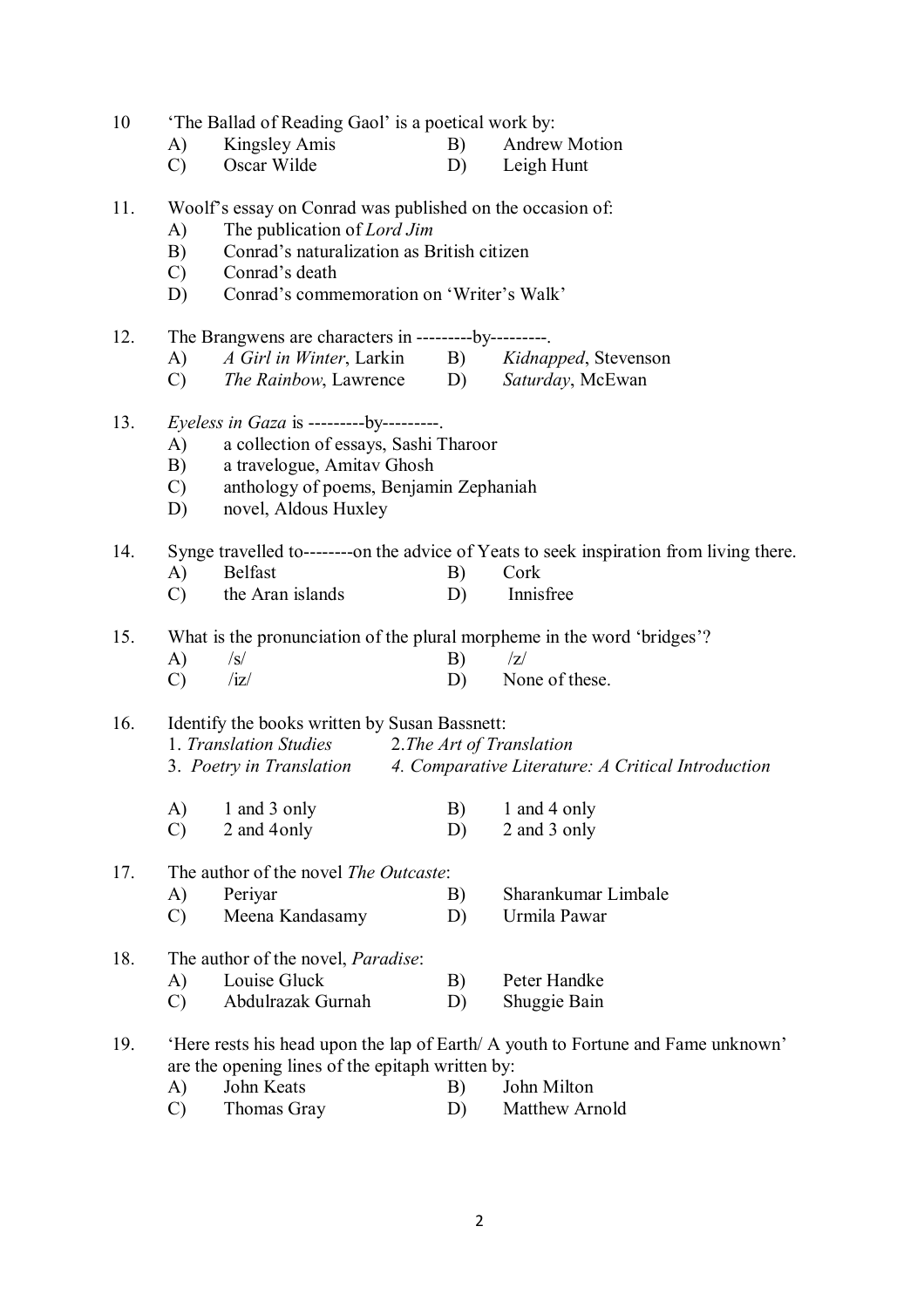20. Which of the following plays of Bernard Shaw belongs to the group 'Unpleasant'? A) *Arms and the Man* B) *The Philanderers* C) *Candida* D) *The Man of Destiny* 21. Which of the following is **not** the line/phrase from *The Waste Land?* A) heap of broken images B) We are in rat's alley C) Living nor dead, and I knew nothing D) I grow old… I grow old 22. The expression 'queer old dean' instead of 'dear old queen' is an example of: A) Spoonerism B) Malapropism C) Anaphora D) Epistrophe 23. Which of the following plays does not belong to the genre 'revenge tragedy?' A) *The Cenci* B) *Titus Andronicus* C) *Jew of Malta* D) *Duchess of Malfi* 24. Which one of the following author-book pairs is correctly matched? A) J M Coetzee – *Blindness* B) Salman Rushdie – *Disgrace* C) Martin Amis – *Money* D) Gabriel Garcia Marquez – *Inferno* 25. Match the List I (the Critics) with List II. (the schools of criticism) a. Wolfgang Iser 1. Deconstruction b. Northrop Frye 2. Structuralism c. Paul de Man 3. Reader Response theory d. Claude Levi-Strauss 4. Archetypal criticism A)  $a -4, b -3, c - 2, d -1$  B)  $a -3, b - 4, c -1, d -2$ C)  $a -3$ ,  $b -2$ ,  $c - 1$ ,  $d -4$  D)  $a -2$ ,  $b -3$ ,  $c -1$ ,  $d -4$ 26. Montreal group of poets worked for the renaissance of ------- poetry. A) Canadian B) Caribbean C) American D) Australian 27. The metre of the opening lines of Blake's 'The Tyger,' Tyger! Tyger! /Burning bright' is: A) Trochee B) Iamb C) Anapest D) Dactyl 28. Who is the Protagonist in Hawthorne's novel *The Scarlet Letter*? A) Arthur Dimmesdale B) Hester Prynne C) Roger Chillingworth D) Pearl 29. He 'never deviates into sense.' The line refers to: A) Belinda B) Absalom C) Achitophel D) Shadwell

3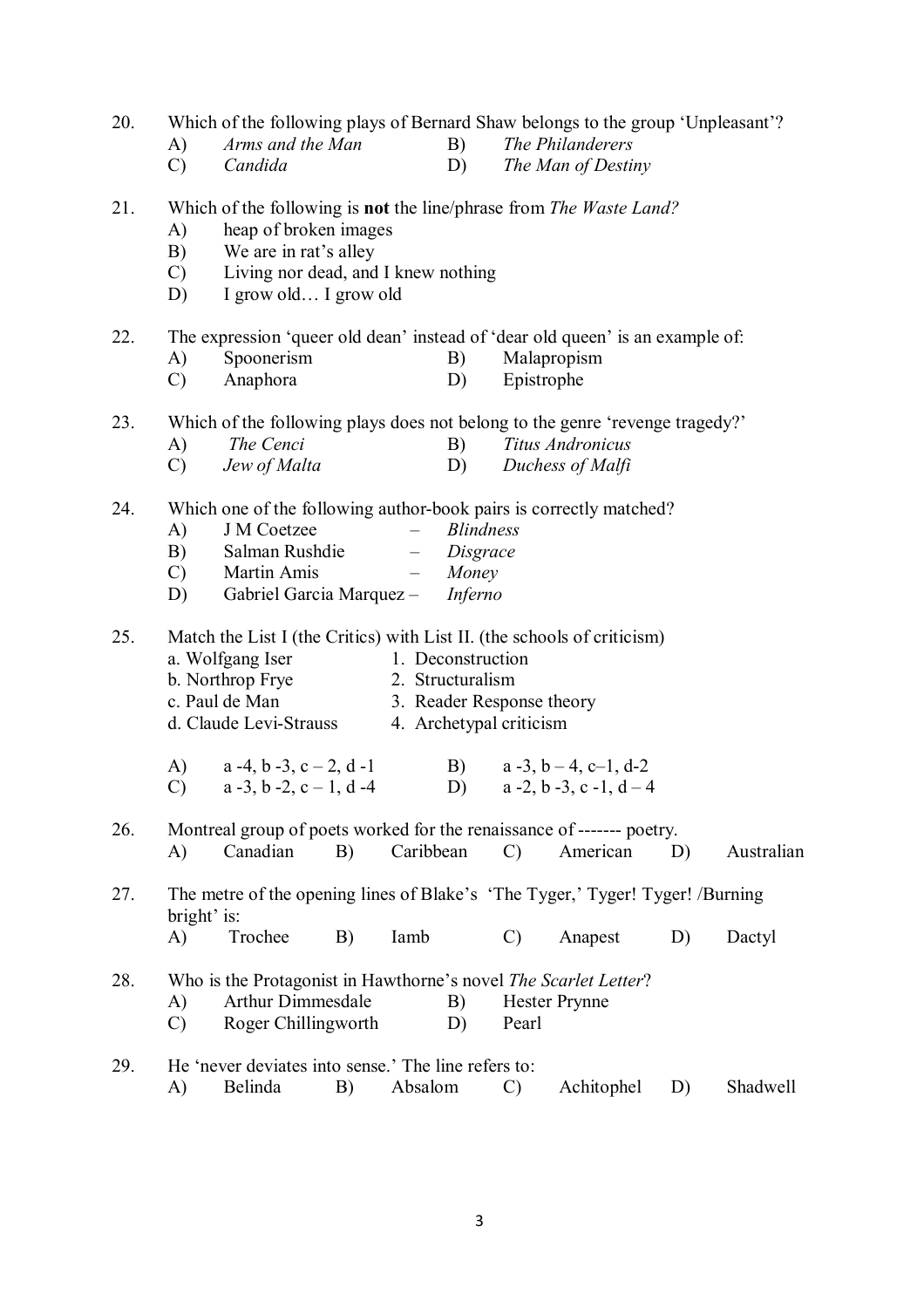| 30. | A)<br>$\mathcal{C}$             | Hemingway's hero who upholds the idea, 'a man can be destroyed, but not defeated'<br>Frederic Henry<br>Chuck Norris                                                                                                                                                                                                                                                                                                                                     |             | B)<br>D)  | Santiago<br>Manolin                          |                                                                                   |    |                                     |  |
|-----|---------------------------------|---------------------------------------------------------------------------------------------------------------------------------------------------------------------------------------------------------------------------------------------------------------------------------------------------------------------------------------------------------------------------------------------------------------------------------------------------------|-------------|-----------|----------------------------------------------|-----------------------------------------------------------------------------------|----|-------------------------------------|--|
| 31. | A)<br>$\mathcal{C}$             | "I shall endeavour to enliven morality with wit and to"<br>enervate wit with morality<br>enlighten the readers                                                                                                                                                                                                                                                                                                                                          |             | B)<br>D)  |                                              | temper wit with morality<br>educate the readers                                   |    |                                     |  |
| 32. | A)                              | Which of the syllables is stressed in the word 'desirability'?<br>Second                                                                                                                                                                                                                                                                                                                                                                                | B)<br>Third |           | $\mathcal{C}$                                | Fourth                                                                            | D) | Fifth                               |  |
| 33. | A)                              | The Change of sound in the word, 'England' in Modern English from the Old English<br>'Englalond' is:<br>Haplology                                                                                                                                                                                                                                                                                                                                       | <b>B</b> )  | Prothesis | $\mathcal{C}$                                | Metathesis                                                                        | D) | Epenthesis                          |  |
| 34. | A)<br>B)<br>$\mathcal{C}$<br>D) | Derrida makes use of the term 'aporia' to mean:<br>Postponement<br>Unresolvable difficulties of a text<br>Inadequacy and inevitability of language<br>Improvisation in a human endeavour                                                                                                                                                                                                                                                                |             |           |                                              |                                                                                   |    |                                     |  |
| 35. |                                 | Match List I (opening lines) with List II (their authors and novels)<br>a. 124 was spiteful. Full of Baby's venom.<br>b. Stately, plump Buck Mulligan came from the<br>Stairhead bearing a bowl of lather on which a<br>mirror and a razor lay crossed<br>c. I have just returned from a visit to my Landlord -<br>the Solitary neighbor that I shall be troubled with<br>d. It was a bright cold day in April and the clocks<br>were striking thirteen |             |           |                                              | 2. George Orwell's 1984<br>3. Toni Morrison's Beloved<br>4. James Joyce's Ulysses |    | 1. Emily Bronte's Wuthering Heights |  |
|     | A)<br>$\mathcal{C}$             | $a-4$ , $b-3$ , $c-2$ , $d-1$<br>$a-3$ , $b-4$ , $c-1$ , $d-2$                                                                                                                                                                                                                                                                                                                                                                                          |             | B)        |                                              | $a-2$ , $b-1$ , $c-4$ , $d-3$<br>D) $a-2, b-3, c-4, d-1$                          |    |                                     |  |
| 36. | c. Ishmael<br>A)                | Match List I (novels) with List II (the narrators)<br>a. Holden Caulfield<br>b. Piscine Patel<br>d. Meursault<br>$a-2$ , b-3, c - 4, d- 1                                                                                                                                                                                                                                                                                                               |             |           | 1. Moby Dick<br>3. Outsider<br>4. Life of Pi | 2. The Catcher in the Rye<br>B) $a-2, b-4, c-1, d-3$                              |    |                                     |  |
|     | $\mathcal{C}$                   | $a - 3$ , $b - 4$ , c $-2$ , d-1                                                                                                                                                                                                                                                                                                                                                                                                                        |             | D)        |                                              | $a-4$ , $b-3$ , $c-2$ , $d-1$                                                     |    |                                     |  |
| 37. | A)<br>$\mathcal{C}$             | The line 'Sweet Thames, run softly till I end my song' was borrowed by Eliot from:<br>The Brook<br>The Shepherd's Calendar                                                                                                                                                                                                                                                                                                                              |             | B)<br>D)  |                                              | Prothalamion<br>The Rape of Lucrece                                               |    |                                     |  |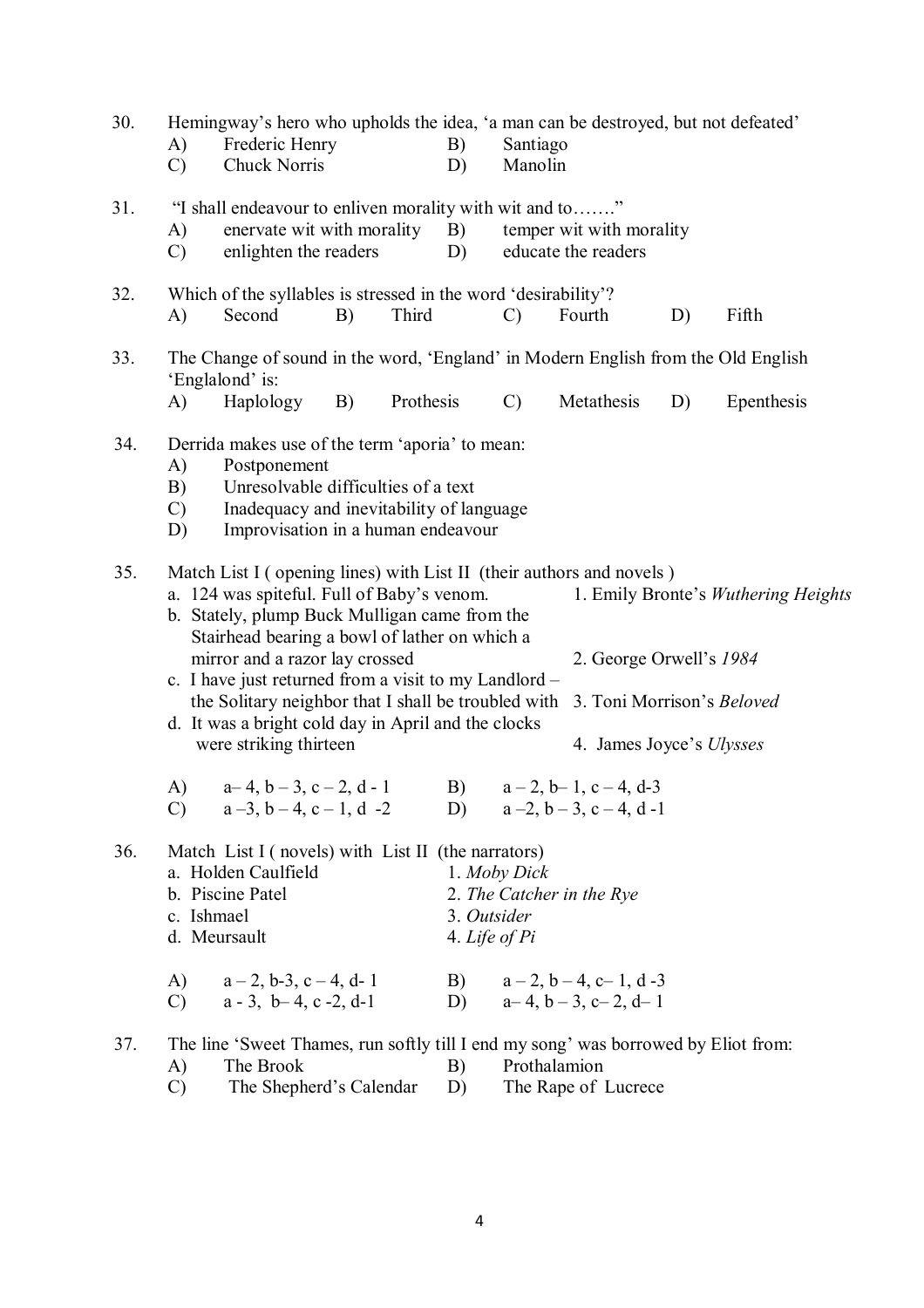| 38. |                     | Peter Giles appears as a character in the work:                                            |    |         |          |                |                                                                                                               |    |           |
|-----|---------------------|--------------------------------------------------------------------------------------------|----|---------|----------|----------------|---------------------------------------------------------------------------------------------------------------|----|-----------|
|     | A)                  | Utopia                                                                                     |    |         | B)       |                | The Bride of Lammermoor                                                                                       |    |           |
|     | $\mathcal{C}$       | The Mill on the Floss                                                                      |    |         | D)       |                | <b>Moll Flanders</b>                                                                                          |    |           |
| 39. | A)<br>$\mathcal{C}$ | Paradise Regained<br>Vanity Fair                                                           |    |         | B)<br>D) | The Trial      | The work introduced to the reader as being 'delivered under the similitude of a dream':<br>Pilgrim's Progress |    |           |
| 40. | A)                  | 'Diary' is derived from the Latin term for:<br>Death                                       | B) | Diet    |          | $\mathcal{C}$  | Day                                                                                                           | D) | Discourse |
| 41. | fiction':           |                                                                                            |    |         |          |                | A work that has been called 'one of the most important forerunners of psychological                           |    |           |
|     | A)<br>$\mathcal{C}$ | Don Quixote<br>Tristram Shandy                                                             |    |         | B)<br>D) | Pamela         | Robinson Crusoe                                                                                               |    |           |
| 42. | A)                  | "Dirge from Cymbeline" is an acclaimed piece by:<br>Collins                                | B) | Cowper  |          | $\mathcal{C}$  | Hanmer                                                                                                        | D) | Thomson   |
|     |                     |                                                                                            |    |         |          |                |                                                                                                               |    |           |
| 43. | A)<br>$\mathcal{C}$ | Horace Walpole lived and wrote in the:<br>$17th$ century<br>$19th$ century                 |    |         | B)<br>D) | $18th$ century | first half of the 20 <sup>th</sup> century                                                                    |    |           |
| 44. | A)                  | The Utilitarian Society was established by:<br>Mill                                        | B) | Carlile |          | $\mathcal{C}$  | <b>Black</b>                                                                                                  | D) | Galt      |
| 45. | A)<br>$\mathcal{C}$ | The Earthly Paradise is a series of narrative poems by:<br>D.G. Rossetti<br>William Morris |    |         | B)<br>D) |                | Christina Rossetti<br>A. C Swinburne                                                                          |    |           |
| 46. | A)                  | Stephen Gosson's charge, 'mother of lies' refers to:<br>Satire                             | B) | Drama   |          | $\mathcal{C}$  | Farce                                                                                                         | D) | Poetry    |
| 47. | about:              |                                                                                            |    |         |          |                | The critical remark 'a time bomb expertly placed under the edifice of Americanism' is                         |    |           |
|     | A)<br>$\mathcal{C}$ | A View from the Bridge<br>Death of a Salesman                                              |    |         | B)<br>D) | All My Sons    | The Crucible                                                                                                  |    |           |
| 48. |                     | metanarratives?'                                                                           |    |         |          |                | Who among the following critics defined postmodern as 'incredulity towards                                    |    |           |
|     | $\mathbf{A}$        | <b>Barthes</b>                                                                             | B) | Derrida |          | $\mathcal{C}$  | Lyotard                                                                                                       | D) | Lefebevre |
| 49. | A)                  | What according Vamana is the soul of poetry?<br>Riti                                       | B) | Aucitya |          | $\mathcal{C}$  | Anumana                                                                                                       | D) | Vakrokti  |
| 50. | A)                  | 2000                                                                                       | B) | 2001    |          | $\mathcal{C}$  | V S Naipaul was awarded the Nobel Prize in Literature in the year:<br>2002                                    | D) | 2003      |
|     |                     |                                                                                            |    |         |          |                |                                                                                                               |    |           |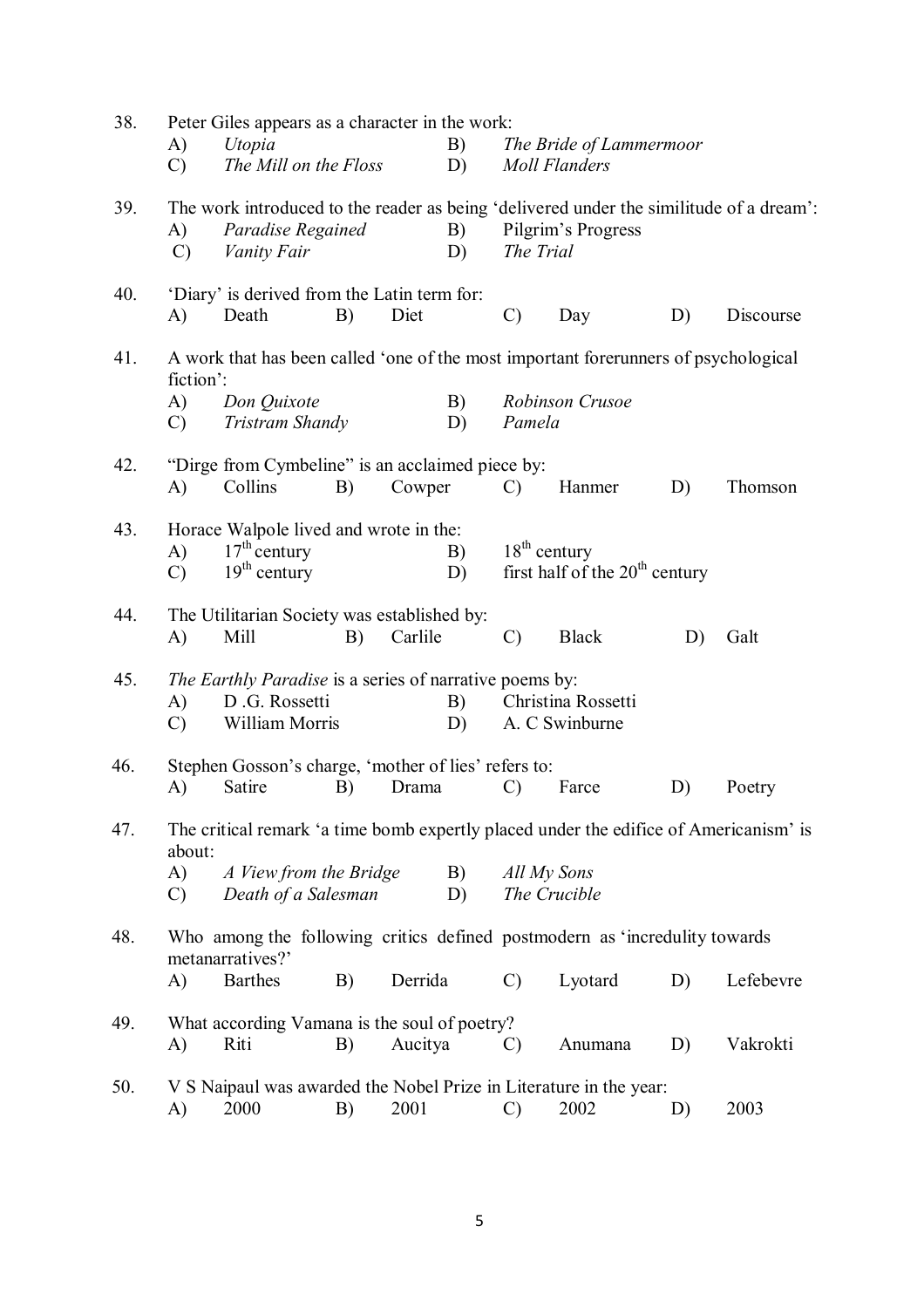| 51. | A)                  | The branch that studies the social language of signs:<br>Semiotics   | B) | Etymology     | $\mathcal{C}$ | Semiology                                                                              | D) | Semantics   |
|-----|---------------------|----------------------------------------------------------------------|----|---------------|---------------|----------------------------------------------------------------------------------------|----|-------------|
| 52. |                     | Who among the following is not a 'lake poet'?                        |    |               |               |                                                                                        |    |             |
|     | A)                  | <b>Byron</b>                                                         | B) | Wordsworth C) |               | Coleridge                                                                              | D) | Southey     |
| 53. |                     |                                                                      |    |               |               | The word 'pram' formed out of 'perambulator' is an example of:                         |    |             |
|     | A)<br>$\mathcal{C}$ | Compounding<br>Portmanteau                                           |    | B)<br>D)      |               | Telescoping<br>Abbreviation                                                            |    |             |
|     |                     |                                                                      |    |               |               |                                                                                        |    |             |
| 54. |                     |                                                                      |    |               |               | The omission of vowel in the word 'perhaps' when pronounced rapidly is:                |    |             |
|     | A)                  | Assimilation B)                                                      |    | Elision       | $\mathcal{C}$ | Intrusive $r'$ D)                                                                      |    | Linking $r$ |
| 55. |                     | Which of the following words has been borrowed from French?          |    |               |               |                                                                                        |    |             |
|     | A)                  | Terminus                                                             | B) | <b>Blouse</b> | $\mathcal{C}$ | Tractor                                                                                | D) | Circus      |
| 56. |                     |                                                                      |    |               |               | Freudian term for the channeling of energy to beneficial things is:                    |    |             |
|     | A)                  | Eros                                                                 | B) | Thanatos      | $\mathcal{C}$ | Sublimation                                                                            | D) | Libido      |
| 57. |                     | Who is the fifth character in the play <i>The Glass Menagerie</i> ?  |    |               |               |                                                                                        |    |             |
|     | A)                  | Jim O' Connor                                                        |    | B)            | Laura         |                                                                                        |    |             |
|     | $\mathcal{C}$       | Amanda                                                               |    | D)            |               | Mr Wingfield                                                                           |    |             |
| 58. |                     | Which of the following is <b>not</b> a prosodic feature of language? |    |               |               |                                                                                        |    |             |
|     | A)                  | Intonation                                                           |    | B)            |               | Loudness                                                                               |    |             |
|     | $\mathcal{C}$       | Variation in tempo                                                   |    | D)            | Syllable      |                                                                                        |    |             |
| 59. |                     | The poem of Whitman that deals with the death of Lincoln:            |    |               |               |                                                                                        |    |             |
|     | A)                  | Song of Myself                                                       |    |               |               |                                                                                        |    |             |
|     | B)                  | I Hear America Singing                                               |    |               |               |                                                                                        |    |             |
|     | $\mathcal{C}$       | Out of the Cradle endlessly rocking                                  |    |               |               |                                                                                        |    |             |
|     | D)                  | When Lilacs Last in the Dooryard Bloomed                             |    |               |               |                                                                                        |    |             |
| 60. |                     | 'Art for Arts sake' was a movement started in:                       |    |               |               |                                                                                        |    |             |
|     | A)                  | early 18 <sup>th</sup> Century                                       |    | B)            |               | late $18th$ Century                                                                    |    |             |
|     | $\mathcal{C}$       | early 19 <sup>th</sup> Century                                       |    | D)            |               | late 19 <sup>th</sup> Century                                                          |    |             |
| 61. |                     | The novel that has more than one ending:                             |    |               |               |                                                                                        |    |             |
|     | A)                  | $\textit{ Catch} - 22$                                               |    | B)            |               | French Lieutenant's Woman                                                              |    |             |
|     | $\mathcal{C}$       | <b>Slaughter House - Five</b>                                        |    | D)            |               | Don De Lillo                                                                           |    |             |
| 62. | is about:           |                                                                      |    |               |               | The critical observation of E V Lucas, 'the most lovable figure in English Literature' |    |             |
|     | A)                  | William Hazlitt                                                      |    | B)            |               | John Keats                                                                             |    |             |
|     | $\mathcal{C}$       | Charles Lamb                                                         |    | D)            |               | William Wordsworth                                                                     |    |             |
| 63. |                     | The poet who is the odd one in the group:                            |    |               |               |                                                                                        |    |             |
|     | A)                  | Richard Lovelace                                                     |    | B)            |               | Henry Vaughan                                                                          |    |             |
|     | $\mathcal{C}$       | Robert Herrick                                                       |    | D)            |               | Thomas Carew                                                                           |    |             |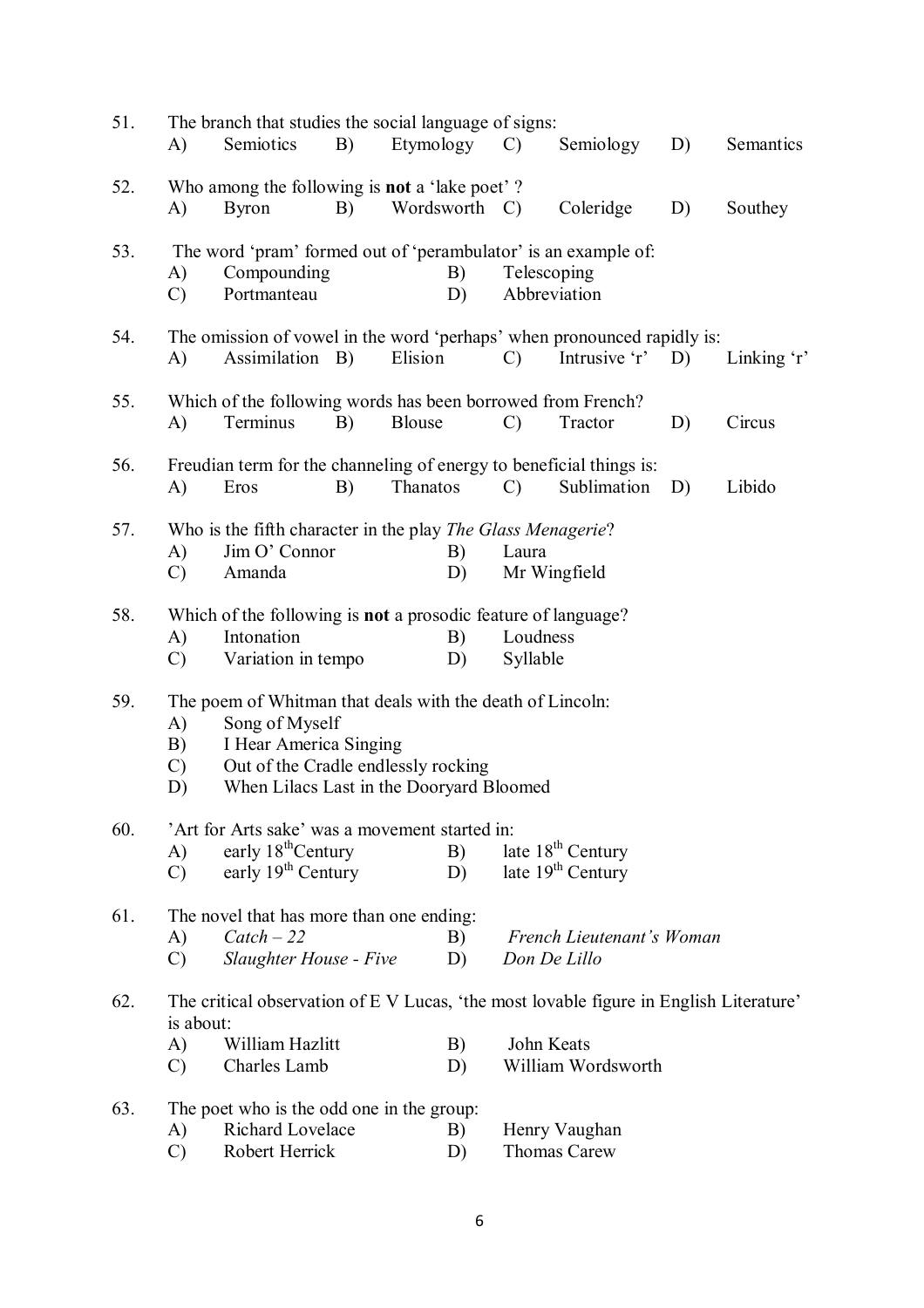| 64. | Features which are not true about the Situational method of Language Teaching:<br>1. Primary goal is effective communication<br>2. Developed by H Palmer and A S Hornby<br>Task based teaching is a methodology<br>3.<br>4. Bridges the gap between Grammar on approach and Communicative Language<br>Teaching |                                                                                                          |  |          |            |                                       |  |              |  |
|-----|----------------------------------------------------------------------------------------------------------------------------------------------------------------------------------------------------------------------------------------------------------------------------------------------------------------|----------------------------------------------------------------------------------------------------------|--|----------|------------|---------------------------------------|--|--------------|--|
|     | A)                                                                                                                                                                                                                                                                                                             | $1$ and $3$ only $B$ ) $1$ and $2$ only $C$ )                                                            |  |          |            | $1$ and $4$ only D)                   |  | 2 and 4 only |  |
| 65. | A)<br>$\mathcal{C}$                                                                                                                                                                                                                                                                                            | Who among the following poets is called 'an archangel slightly damaged?'<br>P B Shelley<br>William Blake |  | B)<br>D) |            | John Donne<br>S T Coleridge           |  |              |  |
| 66. | A villainous character in Charles Dickens:<br>Fagin<br>Mr Bumble<br>$\mathcal{C}$<br>D)<br>Sairey Gamp<br>A)<br>Pip<br>B)                                                                                                                                                                                      |                                                                                                          |  |          |            |                                       |  |              |  |
| 67. | The author of The Queen's Hinglish:<br>Baljinder K Mahal<br>Rita Kothari<br>B)<br>A)<br>Braj B Kachru<br>Probal Das Gupta<br>$\mathcal{C}$<br>D)                                                                                                                                                               |                                                                                                          |  |          |            |                                       |  |              |  |
| 68. | Which of the following are not principles of the direct method of teaching?<br>1. There is straight relation between thought and expression.<br>2. Grammar is taught deductively<br>3. It teaches the language, doesn't teach about the language.<br>4. The emphasis is on writing.                            |                                                                                                          |  |          |            |                                       |  |              |  |
|     | A)                                                                                                                                                                                                                                                                                                             | 1 and 2 only B) $2$ and 3 only C)                                                                        |  |          |            | 2 and 4 only $D$ )                    |  | 1 and 3 only |  |
| 69. | A)<br>$\mathcal{C}$                                                                                                                                                                                                                                                                                            | 'One is not born, but rather becomes a woman,' is a quote from:<br>Simone de Beauvoir<br>Susan Gubar     |  | B)<br>D) |            | Germaine Greer<br>Mary Wollstonecraft |  |              |  |
| 70. | A)<br>$\mathcal{C}$                                                                                                                                                                                                                                                                                            | Which of the following is <b>not</b> a poem by A K Ramanujan?<br>The Black Hen<br>Still Life             |  | B)<br>D) | Enterprise | Astronomer                            |  |              |  |
| 71. | Populace:                                                                                                                                                                                                                                                                                                      | The critic who classified English society into the Barbarians, the Philistines and the                   |  |          |            |                                       |  |              |  |
|     | Matthew Arnold<br>John Ruskin<br>A)<br>B)<br>William Hazlitt<br>Raymond Williams<br>D)<br>$\mathcal{C}$                                                                                                                                                                                                        |                                                                                                          |  |          |            |                                       |  |              |  |
| 72. | The remark, 'the upstart crow beautified with our feathers' is about ------ by ------<br>A)<br>Shakespeare, Robert Greene<br>B)<br>Thomas Kyd, George Peele<br>John Fletcher, Thomas Lodge<br>$\mathcal{C}$<br>Ben Jonson, Thomas Nashe<br>D)                                                                  |                                                                                                          |  |          |            |                                       |  |              |  |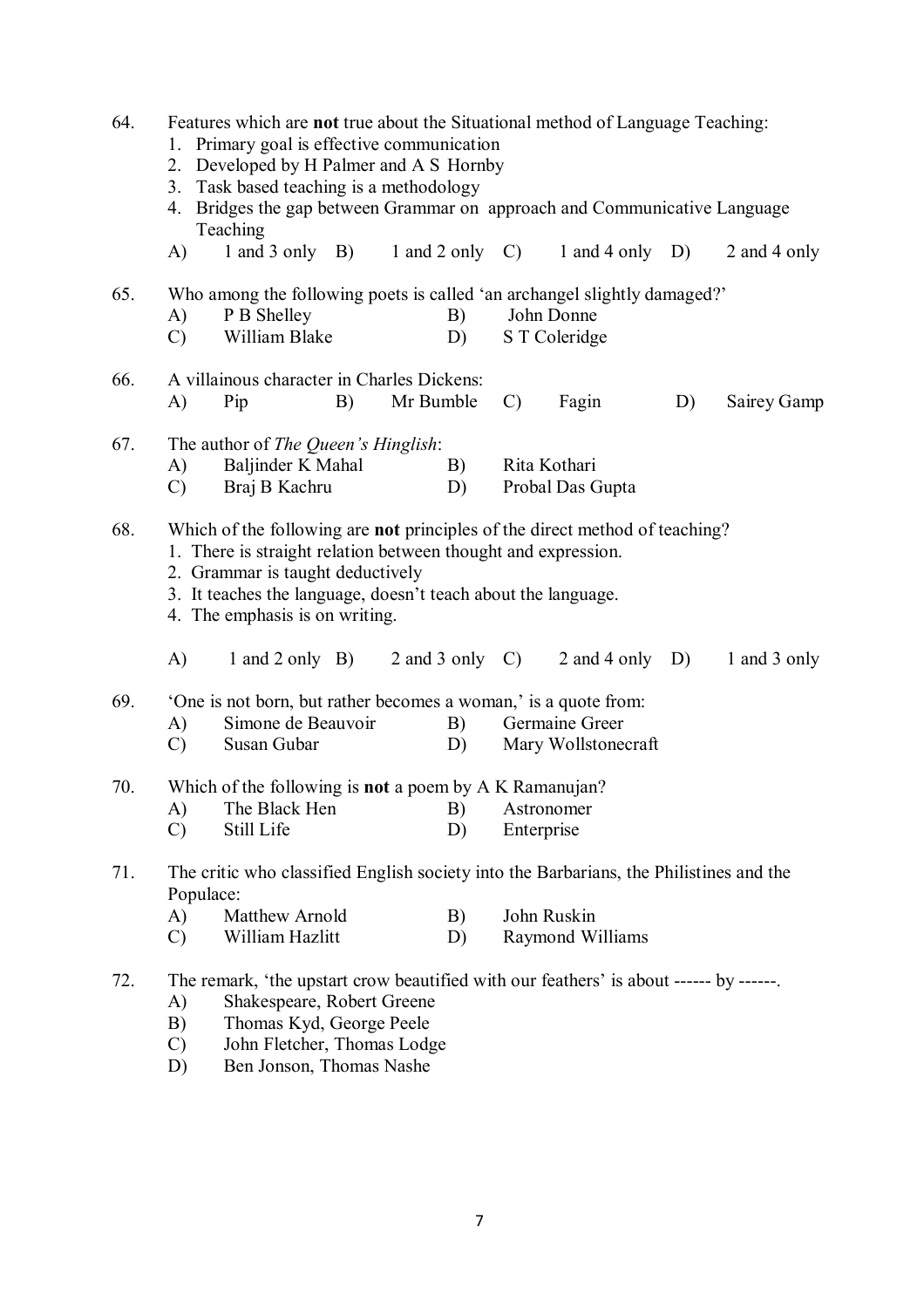| 73. |                                 | Match List I (titles of novels) with List II (their subtitles)<br>a. Mayor of Casterbridge<br>b. Animal Farm<br>c. The Vicar of Wakefield<br>d. The Secret Agent                                      |          |                          | 1. A Simple Tale<br>2. A Tale Supposed to be written by Himself<br>3. Man of Character<br>4. A Fairy Story |    |      |  |
|-----|---------------------------------|-------------------------------------------------------------------------------------------------------------------------------------------------------------------------------------------------------|----------|--------------------------|------------------------------------------------------------------------------------------------------------|----|------|--|
| 74. | A)<br>$\mathcal{C}$ )           | $a-3$ , $b-1$ , $c-4$ , $d-2$<br>$a-3$ , $b-4$ , $c-2$ , $d-1$<br>Who does Terry Eagleton consider 'the most influential cultural thinker' of the 20 <sup>th</sup>                                    |          |                          | B) $a-4, b-1, c-2, d-3$<br>D) $a-2, b-3, c-4, d-1$                                                         |    |      |  |
|     | century?<br>A)<br>$\mathcal{C}$ | Alan O'Connor<br><b>Edward Said</b>                                                                                                                                                                   | B)<br>D) |                          | Raymond Williams<br>Michael Foucault                                                                       |    |      |  |
| 75. |                                 | The opening line of <i>AnnaKarenina</i> , 'Happy families are all alike; every unhappy family is<br>unhappy in its own way' is an example of                                                          |          |                          |                                                                                                            |    |      |  |
|     | A)<br>$\mathcal{C}$             | Verisimilitude<br>Realism                                                                                                                                                                             | B)<br>D) | Naturalism               | Expressionism                                                                                              |    |      |  |
| 76. | A)<br>$\mathcal{C}$             | The popular phrase that has originated from the Faust legend:<br>Faustian bargain<br>Faustian conundrum                                                                                               | B)<br>D) |                          | Faustian dilemma<br>Faustian predicament                                                                   |    |      |  |
| 77. | A)                              | The Pre-Raphaelite brotherhood was formed in:<br>1849<br>1848<br>B)                                                                                                                                   |          | $\mathcal{C}$            | 1850                                                                                                       | D) | 1851 |  |
| 78. | A)<br>$\mathcal{C}$ )           | Which of the poems of Wilfred Owen begins with the lines, 'What passing-bells for<br>these who die as cattle? / Only the monstrous anger of the guns?'<br>Insensibility<br>Anthem for Doomed Youth D) | B)       | Futility<br>The Send-off |                                                                                                            |    |      |  |
| 79. | A)                              | Girish Karnad's play which is mainly an attack on male chauvinism:<br>Tughlaq                                                                                                                         | B)       | Nagamandala              |                                                                                                            |    |      |  |
|     |                                 | C) Hayavadana                                                                                                                                                                                         | D)       | Yayati                   |                                                                                                            |    |      |  |
| 80. | A)<br>$\mathcal{C}$             | The remark, 'Shakespeare has no heroes. He has only heroines' is made by:<br>Charles Lamb<br>J R R Tolkien                                                                                            | B)<br>D) | John Ruskin              | Robert Greene                                                                                              |    |      |  |
| 81. | A)<br>$\mathcal{C}$             | Who among the following is associated with the translation of The Bible?'<br>Thomas Browne<br>William Tyndale                                                                                         | B)<br>D) | St. Augustine            | Benedict de Spinoza                                                                                        |    |      |  |
| 82. | A)<br>B)<br>$\mathcal{C}$<br>D) | The poem which is the odd one in the group:<br>Midmonsoon Madness<br>The Freaks<br>The Poet, Lover, Birdwatcher<br>The Worm                                                                           |          |                          |                                                                                                            |    |      |  |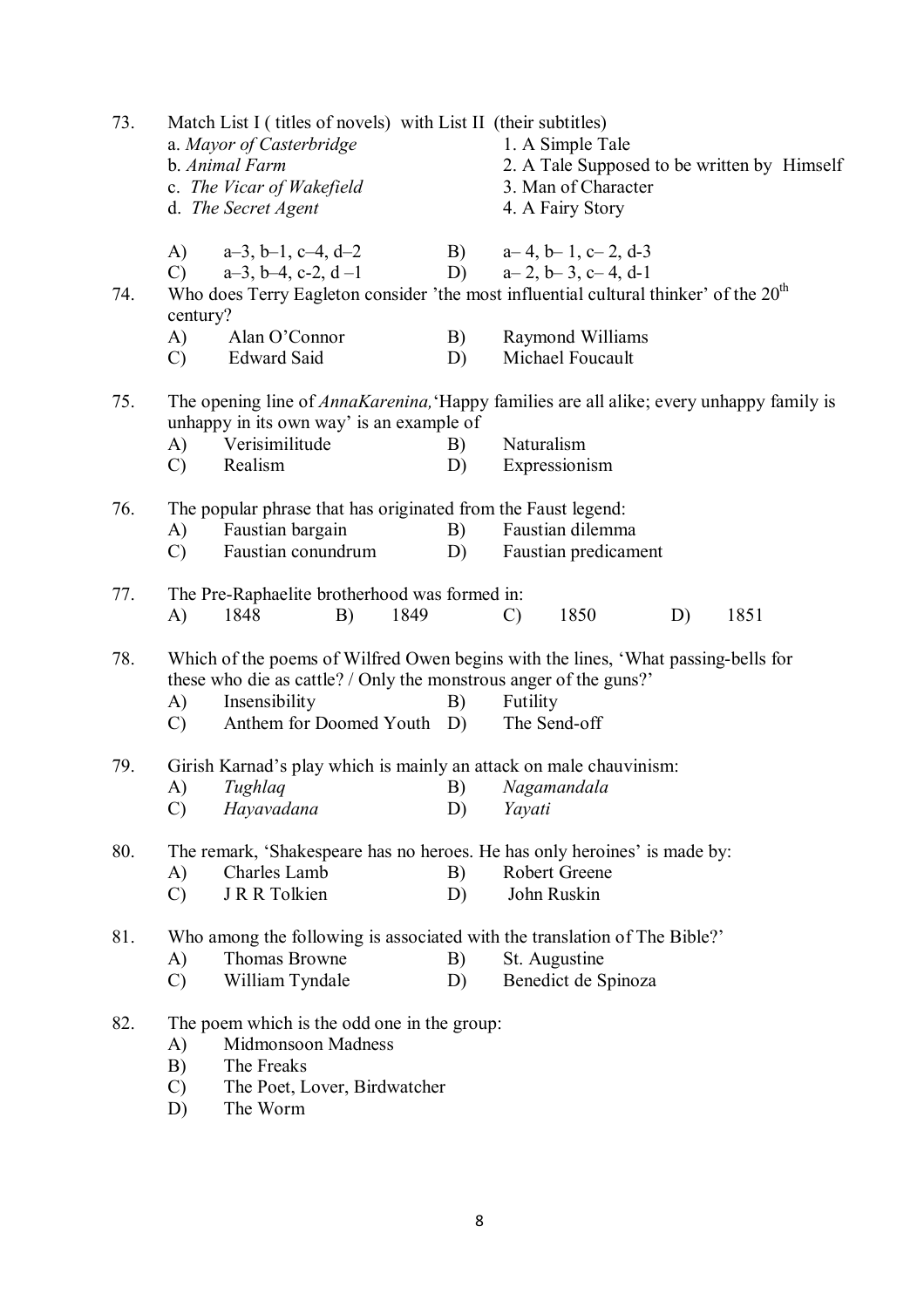| 83. | Match List I. (characters of Shakespeare) with List II (the plays they appear in)<br>Benedick<br>1. Cymbeline<br>a.<br>2. Measure for Measure<br>b.<br>Touchstone<br>3. Much Ado About Nothing<br>Imogen<br>$\mathbf{c}$ .<br>Angelo<br>4. As You Like It<br>d. |                                                                                                                                                                                              |    |          |                  |                                                     |                                                          |    |            |
|-----|-----------------------------------------------------------------------------------------------------------------------------------------------------------------------------------------------------------------------------------------------------------------|----------------------------------------------------------------------------------------------------------------------------------------------------------------------------------------------|----|----------|------------------|-----------------------------------------------------|----------------------------------------------------------|----|------------|
|     |                                                                                                                                                                                                                                                                 | A) $a-4, b-3, c-2, d-1$<br>C) $a-2, b-1, c-3, d-4$                                                                                                                                           |    |          |                  |                                                     | B) $a-3, b-2, c-4, d-1$<br>D) $a-3, b-4, c-1, d-2$       |    |            |
| 84. | A)<br>$\mathcal{C}$                                                                                                                                                                                                                                             | Which of the following is generally not related to Francis Bacon?<br>Idealist philosophy<br>Aphoristic style                                                                                 |    |          | B)<br>D)         |                                                     | Clarity of Thought<br>Themes related to worldly wisdom   |    |            |
| 85. | A)<br>$\mathcal{C}$ )                                                                                                                                                                                                                                           | 'But do not let us quarrel any more' is the opening line of Browning's:<br>My Last Duchess<br>Fra Lippo Lippi                                                                                |    |          | <b>B</b> )<br>D) |                                                     | Andrea del Sarto<br>Porphyria's Lover                    |    |            |
| 86. |                                                                                                                                                                                                                                                                 | Match List I (the novels of Graham Greene) with List II (the places they are set in)<br>a. The Power and the Glory<br>b. The Quiet American<br>c. A Burnt-out Case<br>d. The Honorary Consul |    |          |                  | 1. Vietnam<br>2. Argentina<br>3. Mexico<br>4. Congo |                                                          |    |            |
|     | $\mathcal{C}$ )                                                                                                                                                                                                                                                 | A) $a-3, b-1, c-4, d-2$<br>$a-2$ , b $-4$ , c $-1$ , d-3                                                                                                                                     |    |          | D)               |                                                     | B) $a-4, b-1, c-2, d-3$<br>$a-2$ , $b-3$ , $c-4$ , $d-1$ |    |            |
| 87. | A)<br>$\mathcal{C}$                                                                                                                                                                                                                                             | Which of the following is not associated with Mikhail Bakhtin?<br>Heteroglossia<br>Paratexts                                                                                                 |    |          | B)<br>D)         | Carnival<br>Chronotope                              |                                                          |    |            |
| 88. | A)<br>$\mathcal{C}$                                                                                                                                                                                                                                             | The poem written by Wordsworth with a dedication to Charles Lamb:<br>The Waggoner<br>The Excursion                                                                                           |    |          | B)               | Laodamia                                            | D) Night Thought                                         |    |            |
| 89. | A)                                                                                                                                                                                                                                                              | Samuel Beckett's <i>Waiting for Godot</i> was first staged in English in the year:<br>1952                                                                                                   | B) | 1953     |                  | $\mathcal{C}$                                       | 1954                                                     | D) | 1955       |
| 90. | A)                                                                                                                                                                                                                                                              | Complete Tennyson's line 'to strive, to seek and not to -------'<br>fail                                                                                                                     | B) | submit   |                  | $\mathcal{C}$                                       | yield                                                    | D) | surrender  |
| 91. | A)                                                                                                                                                                                                                                                              | The conception of Generative Grammar is developed by:<br>Chomsky                                                                                                                             | B) | Halliday |                  | $\mathcal{C}$                                       | Saussure                                                 | D) | Bloomfield |
| 92. | A)<br>$\mathcal{C}$                                                                                                                                                                                                                                             | Vladimir Propp's analysis of the folk tale is an example of:<br>Post colonial criticism<br>Structuralist criticism                                                                           |    |          | B)<br>D)         |                                                     | Deconstruction<br>Practical criticism                    |    |            |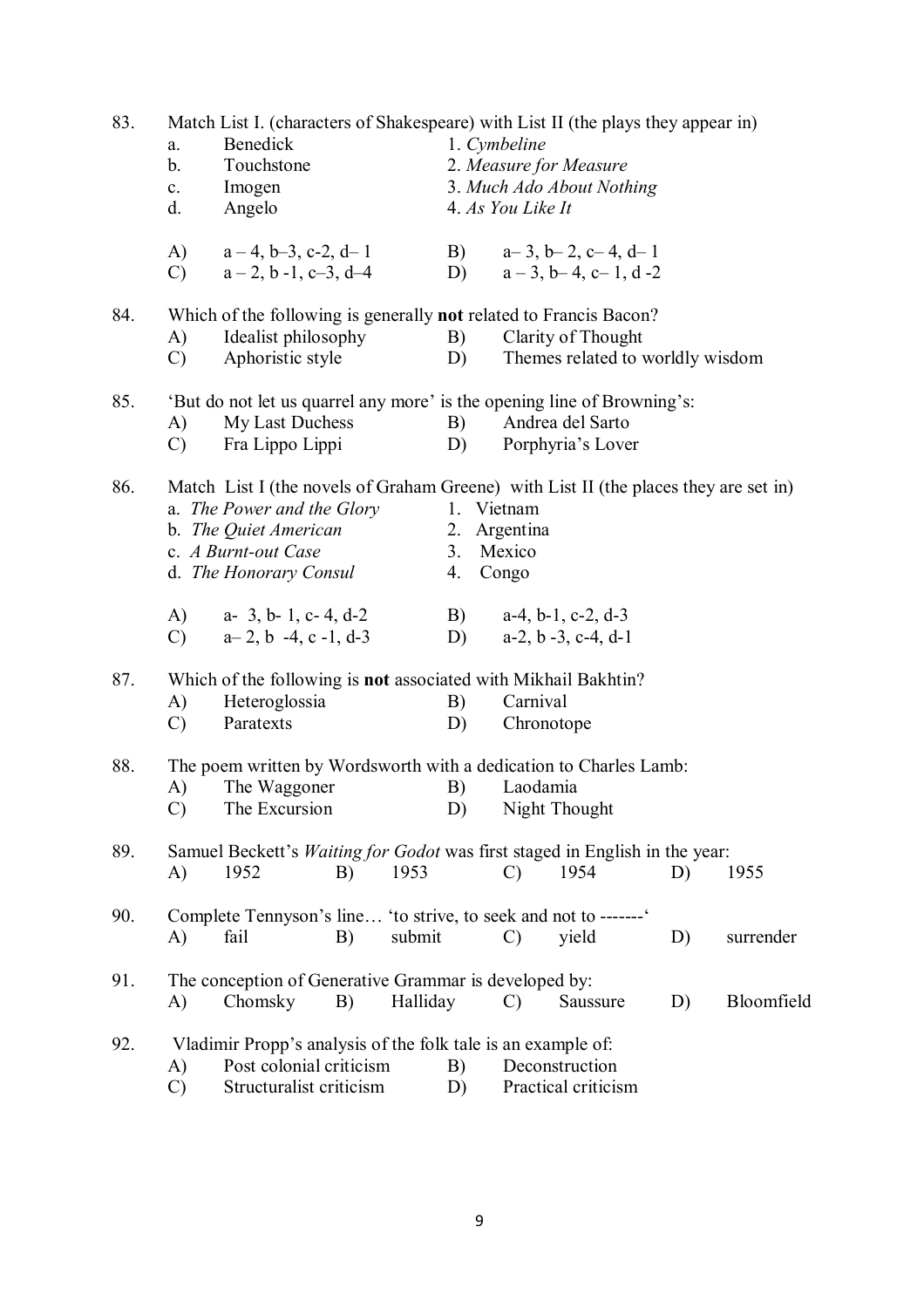- 93. Who were the editors of the First Folio of the plays of Shakespeare?
	- A) Edmund Blounte and Isaac Jaggard
	- B) John Hemminge and Henry Condell
	- C) Paul Edmmeson and Stanley Wells
	- D) Nicholas Rowe and William Warburton

94. Who among the following poets does **not** belong to the Auden generation?

- A) W. C. Williams B) Stephen Spender
- C) Christopher Isherwood D) Louis MacNeice
- 95. To which Indo-European family of languages does English belong?
	- A) Celtic B) Armenian
	- C) West Germanic D) East Germanic
- 96. Which of the following are **not** concepts of Ferdinand de Saussure?
	- A) Signifier and Signified
	- B) Diachrony and Synchrony
	- C) Syntagmatic and Paradigmatic relation
	- D) Competence and performance
- 97. The line, 'I caught this morning morning's minion, kingdom of daylight's dauphin, dapple drawn Falcon' is in:
	- A) Anapest B) Spondee C) Pyrrhic D) Sprung rhythm
- 98. Match List I (the names of the critics) with List II (their theories)
	- a. Ananda Vardhan 1. Cosmopolitanism
	- - b. Donna Haraway 2. Dhwani 2. Dhwani 2. Hovt Fuller 3. Cyber F
	-
- 3. Cyber Feminist Art
- d. Ashis Nandy 4. Black Aesthetics

| A) $a-1, b-4, c-2, d-3$ | B) $a-2, b-3, c-4, d-1$ |
|-------------------------|-------------------------|
| C) $a-2, b-4, c-1, d-3$ | D) a-4, b-3, c-2, d-1   |

- 99. Which of the following statements are **not** true about Jhumpa Lahiri?
	- A) She was born to Bengali parents
	- B) The family then moved to United States
	- C) Her novel *The Lowland* was awarded Booker Prize
	- D) *The Namesake* and *Unaccustomed Earth* are among her works
- 100. The rhyme scheme of Spenserian sonnet is:
	- A) abba abba cde cde B) abab bcbc cdcd ee
	- C) abab cddc cddcee D) abba abbacdcd
- 101. The words, 'Pluck out his eyes' are spoken by ------ in Shakespeare's *KingLear.*
	- A) Goneril B) Regan C) Cornwall D) Edmund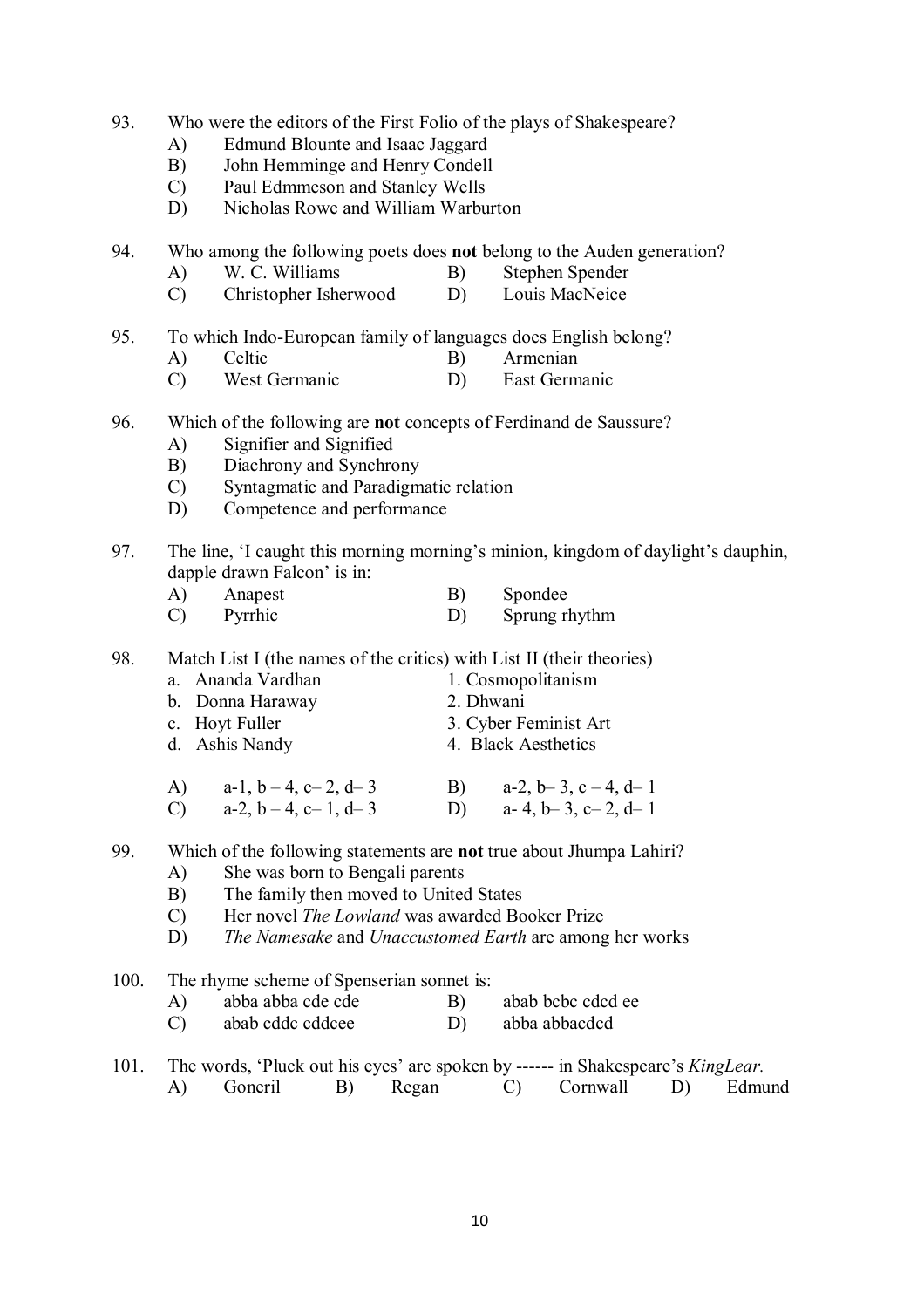| 102. |               | The Cat and Shakespeare is a:                                                     |    |                  |    |               |                                                                           |    |             |
|------|---------------|-----------------------------------------------------------------------------------|----|------------------|----|---------------|---------------------------------------------------------------------------|----|-------------|
|      | A)            | play                                                                              | B) | critical work C) |    |               | poem                                                                      | D) | novel       |
| 103. |               | 'Kitchen Sink Drama' deals with the struggle of:                                  |    |                  |    |               |                                                                           |    |             |
|      | A)            | working class people                                                              |    |                  | B) |               | house wives                                                               |    |             |
|      | $\mathcal{C}$ | street vendors                                                                    |    |                  | D) | women         |                                                                           |    |             |
| 104. |               | The short stories of Katherine Mansfield reveal the influence of.                 |    |                  |    |               |                                                                           |    |             |
|      | A)            | O. Henry                                                                          |    |                  | B) |               | Anton Chekhov                                                             |    |             |
|      | $\mathcal{C}$ | Edgar Allan Poe                                                                   |    |                  | D) |               | Somerset Maugham                                                          |    |             |
| 105. |               | Andrew Marvell's line 'vegetable love should grow' is an example of:              |    |                  |    |               |                                                                           |    |             |
|      | A)            | Irony                                                                             |    |                  | B) | Oxymoron      |                                                                           |    |             |
|      | $\mathcal{C}$ | Hyperbole                                                                         |    |                  | D) | Metonymy      |                                                                           |    |             |
| 106. |               | Which of the following has the correct sequence of the plays of Shakespeare?      |    |                  |    |               |                                                                           |    |             |
|      | A)            |                                                                                   |    |                  |    |               | The Merchant of Venice, Romeo and Juliet, As You Like It, Henry IV Part I |    |             |
|      | B)            |                                                                                   |    |                  |    |               | Romeo and Juliet, The Merchant of Venice, Henry IV Part I, As You Like It |    |             |
|      | $\mathcal{C}$ |                                                                                   |    |                  |    |               | As You Like It, Romeo and Juliet, The Merchant of Venice, Henry IV Part I |    |             |
|      | D)            |                                                                                   |    |                  |    |               | Henry IV Part I, As You Like It, The Merchant of Venice, Romeo and Juliet |    |             |
| 107. |               | He 'wreathe(s) iron pokers into love knots' is the critical comment of  on        |    |                  |    |               |                                                                           |    |             |
|      | A)            | Yvor Winters, Robert Frost                                                        |    |                  | B) |               | John Dryden, Andrew Marvell                                               |    |             |
|      | $\mathcal{C}$ | S T Coleridge, John Donne                                                         |    |                  | D) |               | Charles Lamb, Alexander Pope                                              |    |             |
| 108. |               | Who of the following is <b>not</b> an African writer?                             |    |                  |    |               |                                                                           |    |             |
|      | A)            | Ben Okri                                                                          |    |                  | B) |               | Joseph Conrad                                                             |    |             |
|      | $\mathcal{C}$ | Chinua Achebe                                                                     |    |                  | D) | Alan Paton    |                                                                           |    |             |
| 109. |               | The character in Chaucer's Prologue who has 'a thombe of gold:'                   |    |                  |    |               |                                                                           |    |             |
|      | A)            | The Pardoner                                                                      |    |                  | B) | The Parson    |                                                                           |    |             |
|      | $\mathcal{C}$ | The Miller                                                                        |    |                  | D) | The Knight    |                                                                           |    |             |
| 110. |               | The linguist who developed the input hypothesis of second language acquisition:   |    |                  |    |               |                                                                           |    |             |
|      | A)            | Lev Vygotsky                                                                      |    |                  | B) | Rod Ellis     |                                                                           |    |             |
|      | $\mathcal{C}$ | Mike Long                                                                         |    |                  | D) |               | Stephen Krashen                                                           |    |             |
| 111. |               | Andrew Motion's remark, 'the saddest heart in the post war supermarket' is about: |    |                  |    |               |                                                                           |    |             |
|      | A)            | W.H. Auden                                                                        |    |                  | B) |               | Philip Larkin                                                             |    |             |
|      | $\mathcal{C}$ | Thom Gunn                                                                         |    |                  | D) | Ted Hughes    |                                                                           |    |             |
| 112. |               | The characteristic displayed by Macbeth immediately after killing Duncan:         |    |                  |    |               |                                                                           |    |             |
|      | A)            | Peripeteia                                                                        | B) | Hamartia         |    | $\mathcal{C}$ | Catastrophe                                                               | D) | Anagnorisis |
| 113. |               | Orwell's Nineteen Eighty - Four gives a warning against:                          |    |                  |    |               |                                                                           |    |             |
|      | A)            | Capitalism                                                                        |    |                  | B) |               | Totalitarianism                                                           |    |             |
|      | $\mathcal{C}$ | Fascism                                                                           |    |                  | D) | Socialism     |                                                                           |    |             |